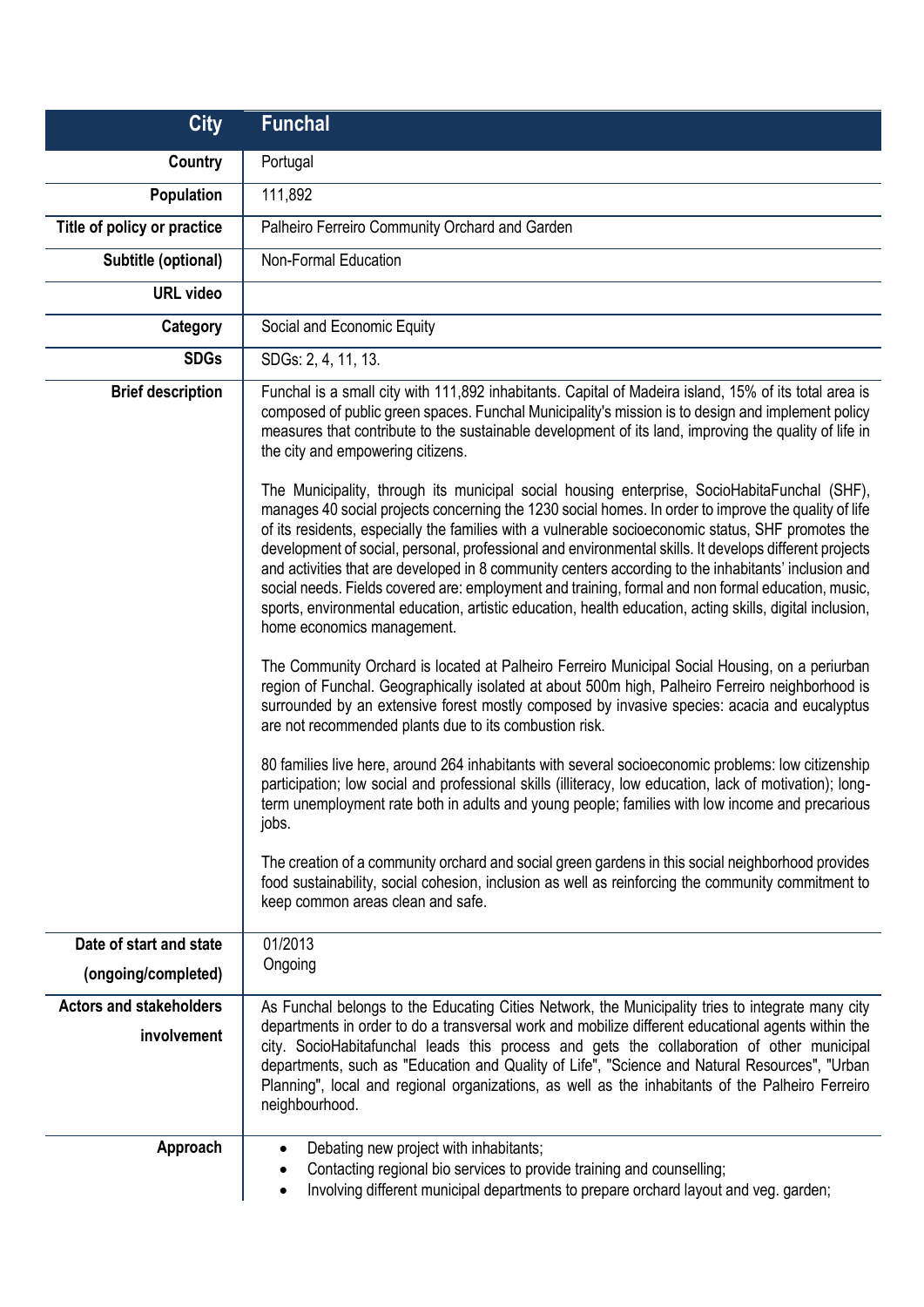|                  | Motivating people to attend bio training sessions;<br>٠<br>Group debate with experts to choose fruit trees;<br>٠<br>Discussing water tank with inhabitants;<br>٠<br>Debating on the use of water among inhabitants;<br>٠<br>Starting community meals at the community center on a regular basis;<br>$\bullet$<br>Designating a team to take care of the orchard (rotation system).                                                                                                                                                                                                                                                                                                                                                                                                                                                                                                                                                                                                                                                                                                                                                                                                                                                                                                                                                                                                                                                                                                                                                                                                                         |
|------------------|------------------------------------------------------------------------------------------------------------------------------------------------------------------------------------------------------------------------------------------------------------------------------------------------------------------------------------------------------------------------------------------------------------------------------------------------------------------------------------------------------------------------------------------------------------------------------------------------------------------------------------------------------------------------------------------------------------------------------------------------------------------------------------------------------------------------------------------------------------------------------------------------------------------------------------------------------------------------------------------------------------------------------------------------------------------------------------------------------------------------------------------------------------------------------------------------------------------------------------------------------------------------------------------------------------------------------------------------------------------------------------------------------------------------------------------------------------------------------------------------------------------------------------------------------------------------------------------------------------|
| Innovation       | This project, Pomar Comunitário do Palheiro Ferreiro, is going to be the first "Non Formal<br>$\bullet$<br>Education Centre of Funchal Municipality". The purpose of this centre is to use the<br>inhabitants' skills and knowledge about permaculture practices and philosophy for the<br>creation of a municipal itinerary for schools, community centres and different other<br>institutions, including 4 and 5 star hotels chefs and tourists. The local inhabitants guide<br>visitants and teach what they have learned and done in the community orchard, including<br>the organic agricultural practices and the importance of using and knowing regional plants<br>and seeds. This works also as a way of diminishing negative stereotypes concerning social<br>neighbourhoods while promoting the sense of belonging and identity of its inhabitants.<br>This project has been helping changing population lifestyles towards a more sustainable<br>way of living and a better awareness of natural risks and how to diminish them.<br>With this project, the green area around this social neighbourhood was recovered and better<br>planned, revitalizing the environment and regaining some soil that was being lost. This has<br>been done involving the local inhabitants, ie, a change established from the inside to the<br>outside of the social municipal housing. The advantages of consuming local food and<br>maintaining the identity of the land are worked within the project.<br>A water tank deposit was built, in order to collect water from the rains and from other sources. |
| Impact           | This "Community Orchard of Palheiro Ferreiro" was created to:                                                                                                                                                                                                                                                                                                                                                                                                                                                                                                                                                                                                                                                                                                                                                                                                                                                                                                                                                                                                                                                                                                                                                                                                                                                                                                                                                                                                                                                                                                                                              |
|                  | grant better and healthier food for the needy families;<br>develop a safer, more beautiful and organic surrounding;<br>٠<br>collect water from the rain and other sources;<br>$\bullet$<br>improve social cohesion inside the neighbourhood;<br>٠<br>diminish negative stereotypes concerning social housing neighbourhoods;<br>$\bullet$<br>promote a sense of belonging and identity inside the social housing;<br>$\bullet$<br>improve awareness of natural risks associated to: planting non adequate species, to the<br>$\bullet$<br>losing of soil, to non-cultivated lands, to non-organic farm.                                                                                                                                                                                                                                                                                                                                                                                                                                                                                                                                                                                                                                                                                                                                                                                                                                                                                                                                                                                                    |
|                  | 6 years later, the allotment gardens inside the Palheiro Ferreiro neighbourhood are a flourishing<br>reality. The Community Orchard with its green roof house, its aromatics garden, its trees and green<br>gardens is also a reality. The exchange of products happens regularly; the community soup or meal<br>are served every week. A sense of community was created and people help each other in order to<br>organize social activities, exchange knowledge, share garden products or seeds. The forest around<br>the neighbourhood is clean and the nearby soil is treated. People are aware of the dangers that<br>come from neglected land both concerning heavy rains and forest fires. There are 20 allotment<br>gardens (3000 m2) and 1 community orchard (1000 m2). The inhabitants adopt good environmental<br>practices, recover green areas and take part in regular cleaning campaigns once a month.                                                                                                                                                                                                                                                                                                                                                                                                                                                                                                                                                                                                                                                                                      |
| <b>Inclusion</b> | Thematic inclusion: The Municipality provides allotment gardens to families with low financial<br>resources. Municipal land is given to these families to improve their financial income and the quality<br>of food at home (Social and economic equity). The City also provides organic production training<br>and signs public protocols with the Regional Government to enlarge the teaching of bio techniques<br>in agriculture (Governance). The municipal departments of Science, Waste, Education and the<br>Municipal Housing enterprise work together with the regional authorities to spread the idea of<br>combining the traditional practices, valuating local knowledge and ancient practices and combining                                                                                                                                                                                                                                                                                                                                                                                                                                                                                                                                                                                                                                                                                                                                                                                                                                                                                   |